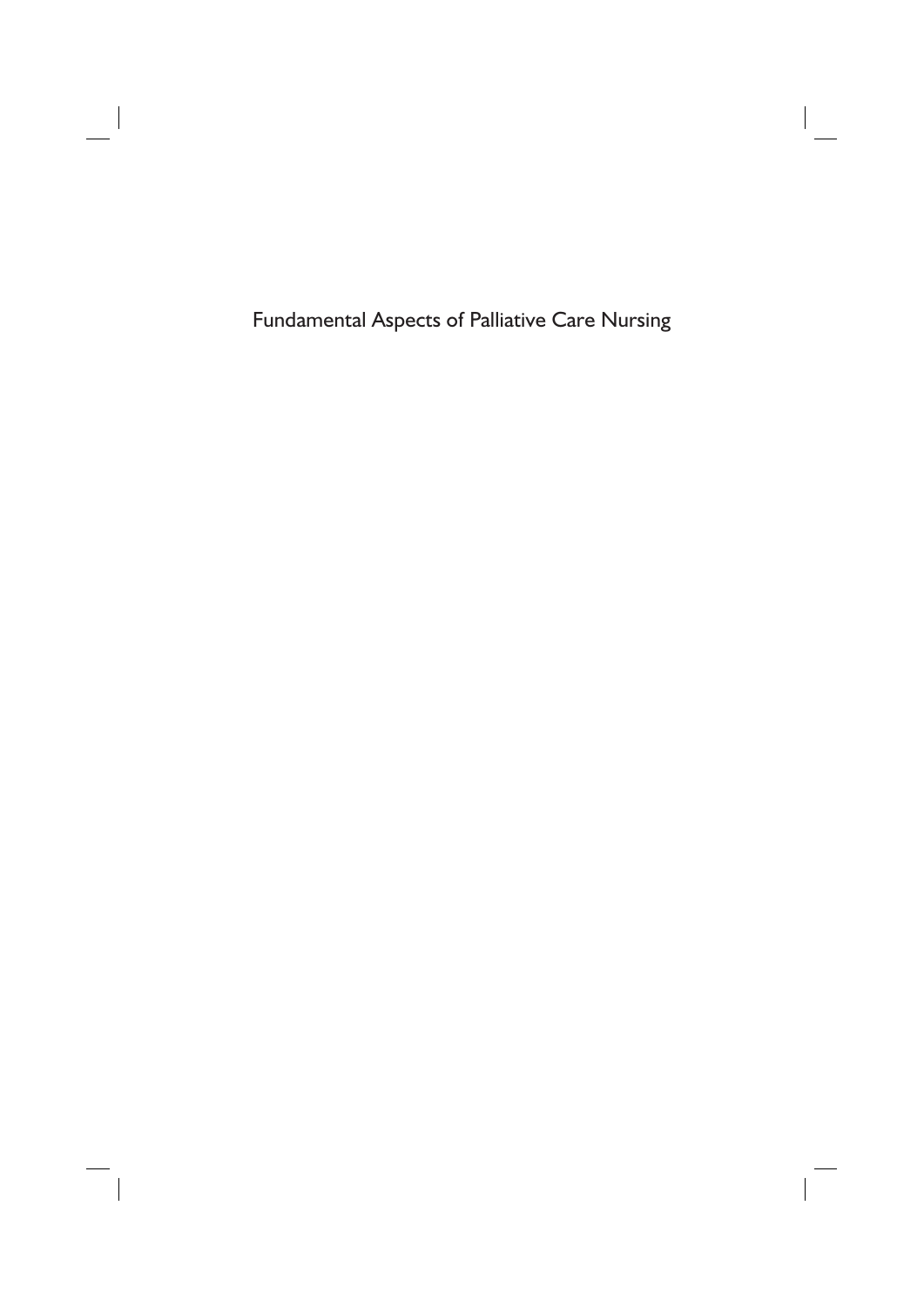**Series editor**: Professor John Fowler Other titles in the Fundamental Aspects Series include:

*Fundamental Aspects of Children and Young People's Nursing Procedures Fundamental Aspects of Community Nursing Fundamental Aspects of Complementary Therapies Fundamental Aspects of Finding Information Fundamental Aspects of Long-term Conditions Fundamental Aspects of Mental Health Nursing Fundamental Aspects of Nursing Adults with Respiratory Disorders Fundamental Aspects of Nursing the Acutely Ill Adult Fundamental Aspects of Pain Assessment and Management Fundamental Aspects of Research for Nurses*

#### *Note*

Health and social care practice and knowledge are constantly changing and developing as new research and treatments, changes in procedures, drugs and equipment become available.

The authors, editor and publishers have, as far as is possible, taken care to confirm that the information complies with the latest standards of practice and legislation.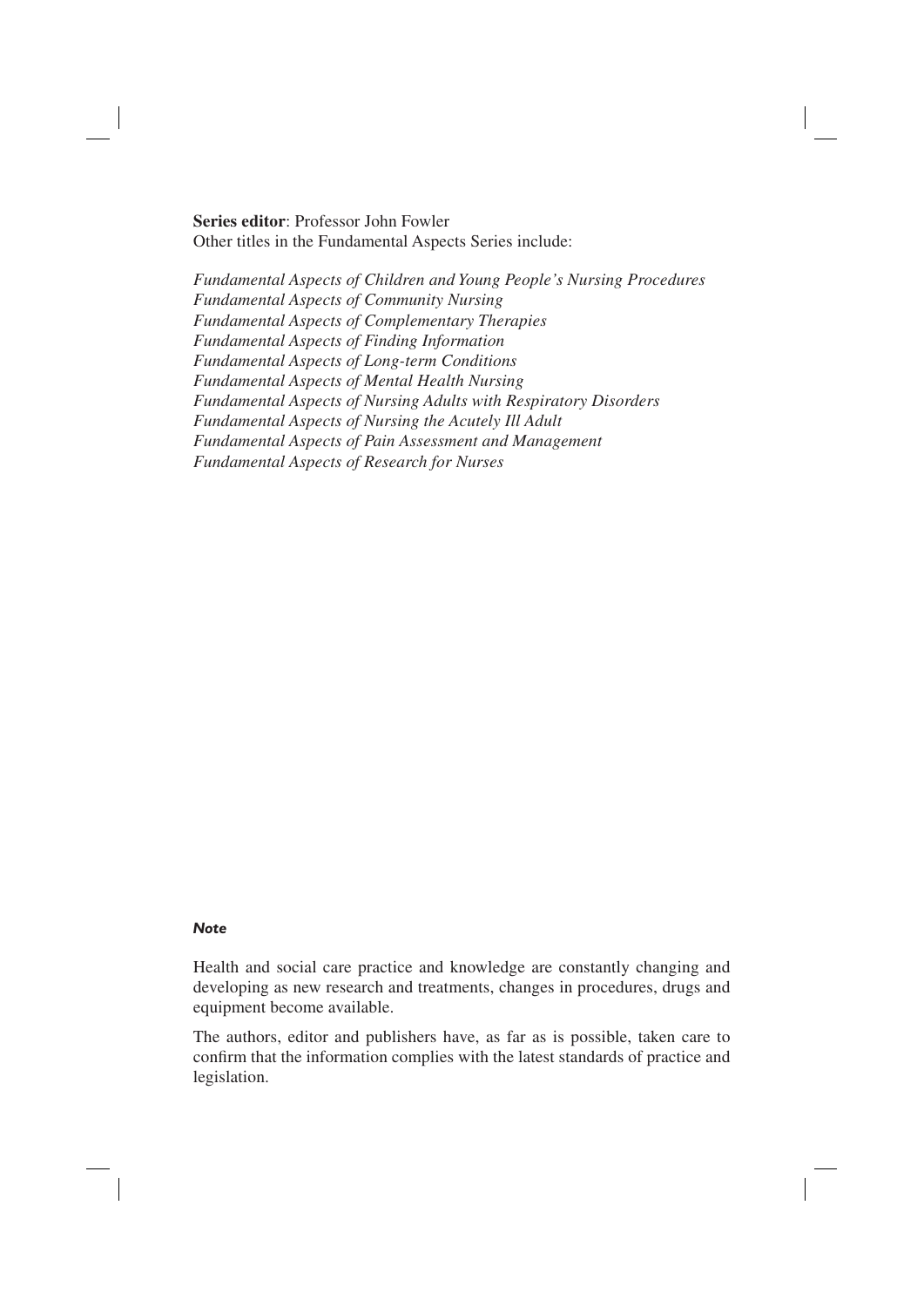## **Fundamental Aspects of Palliative Care Nursing**

## An evidence-based handbook for student nurses

*Second edition*

*Robert Becker*

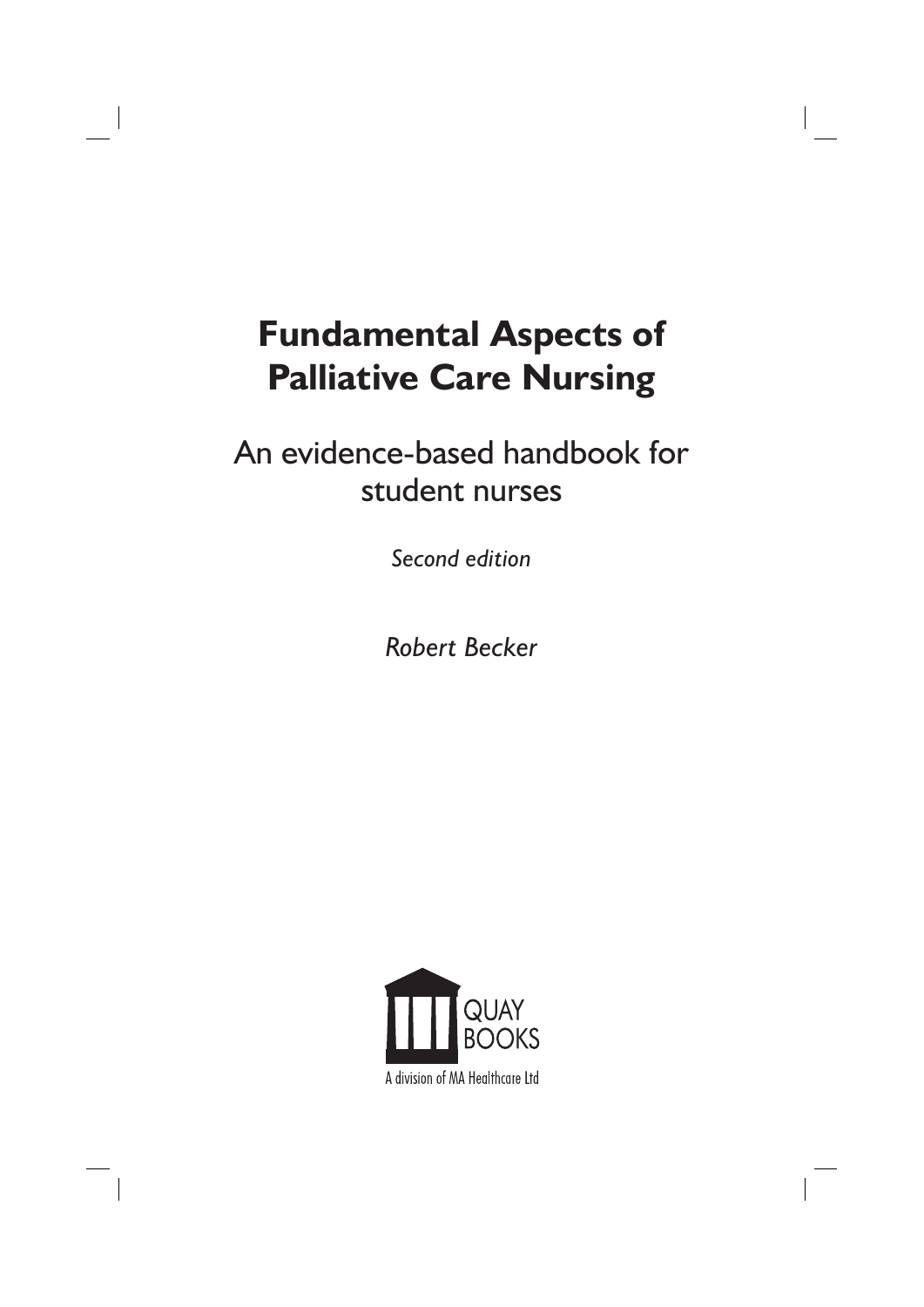Quay Books Division, MA Healthcare Ltd, St Jude's Church, Dulwich Road, London SE24 0PB

British Library Cataloguing-in-Publication Data A catalogue record is available for this book

© MA Healthcare Limited 2010

ISBN-10: 1 85642 394 8 ISBN-13: 978 1 85642 394 6

All rights reserved. No part of this publication may be reproduced, stored in a retrieval system or transmitted in any form or by any means, electronic, mechanical, photocopying, recording or otherwise, without prior permission from the publishers

Printed by CLE, Huntingdon, Cambridgeshire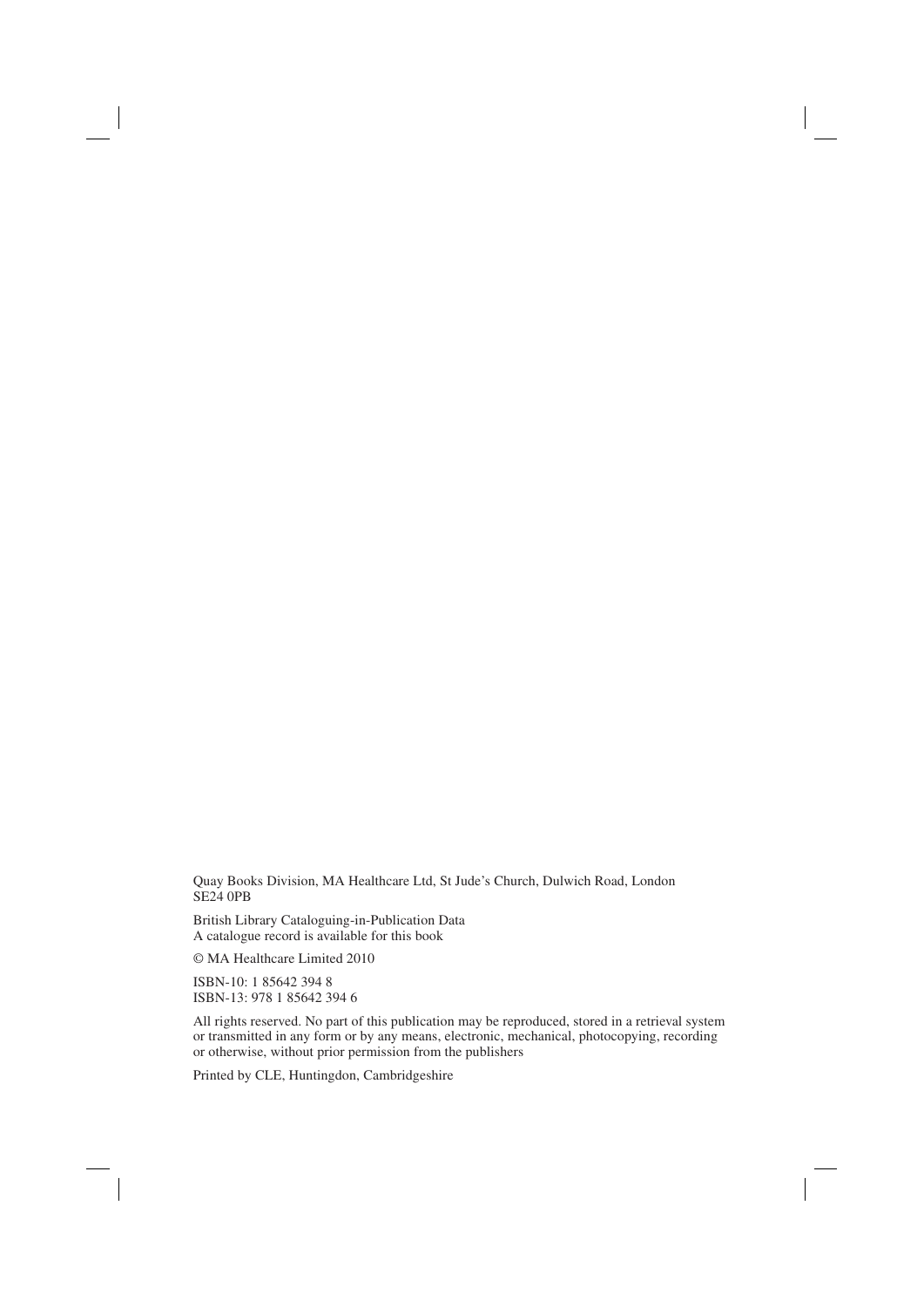### **Foreword**

Wow! What a roller coaster of emotions this book has evoked. I am really pleased to find out that the reactions I had to death and dying are in fact quite normal. The chapter on bereavement also highlighted and finally put a context to one event that I'll always remember. After my mother died, people I had known all my life seemed to ignore me. I realise now it was because they didn't know what to say, but at the time it's the feeling of isolation that takes a long time to fade. There was also the time I offered a hysterical lady a cup of tea while she was running around the Chapel of Rest. After reading the chapter on communication skills I realise that it was not a completely insensitive thing to say. (This was something that happened in my first year as a student and on my very first placement.)

The book is very user friendly; the text is academic, but written in uncomplicated English, which I found very helpful as I have a form of dyslexia which makes reading difficult at times. It gives an excellent insight into palliative care, and the self- assessment tests are an absolute must so that you can test your understanding of a topic. The three parts help a lot by grouping things together and the chapter headings make it easy to find areas of interest.

For me the book is an excellent survival guide for nursing students with regard to the difficult area of palliative care. Every student knows that death and dying are things that we encounter throughout our three years of training and I really wish I had had this book at the beginning of my training to help guide me through. I will definitely be recommending it to other students and I hope it makes it onto university reading lists.

#### **Deanna Tompkins**

*Nursing Student, Staffordshire University*

As a student nurse entering my final year of study I was honoured to be asked to write this foreword. It is imperative in my view that end of life care is done compassionately and correctly. It is something that we as student nurses do not look forward to confronting, but will inevitably do so many times during our training and nursing career. It is something we want to do well and something we are petrified of getting wrong. This book guides, advises and supports us through these very difficult times and teaches us ways in which we can do all the right things, answer the difficult questions and provide the best possible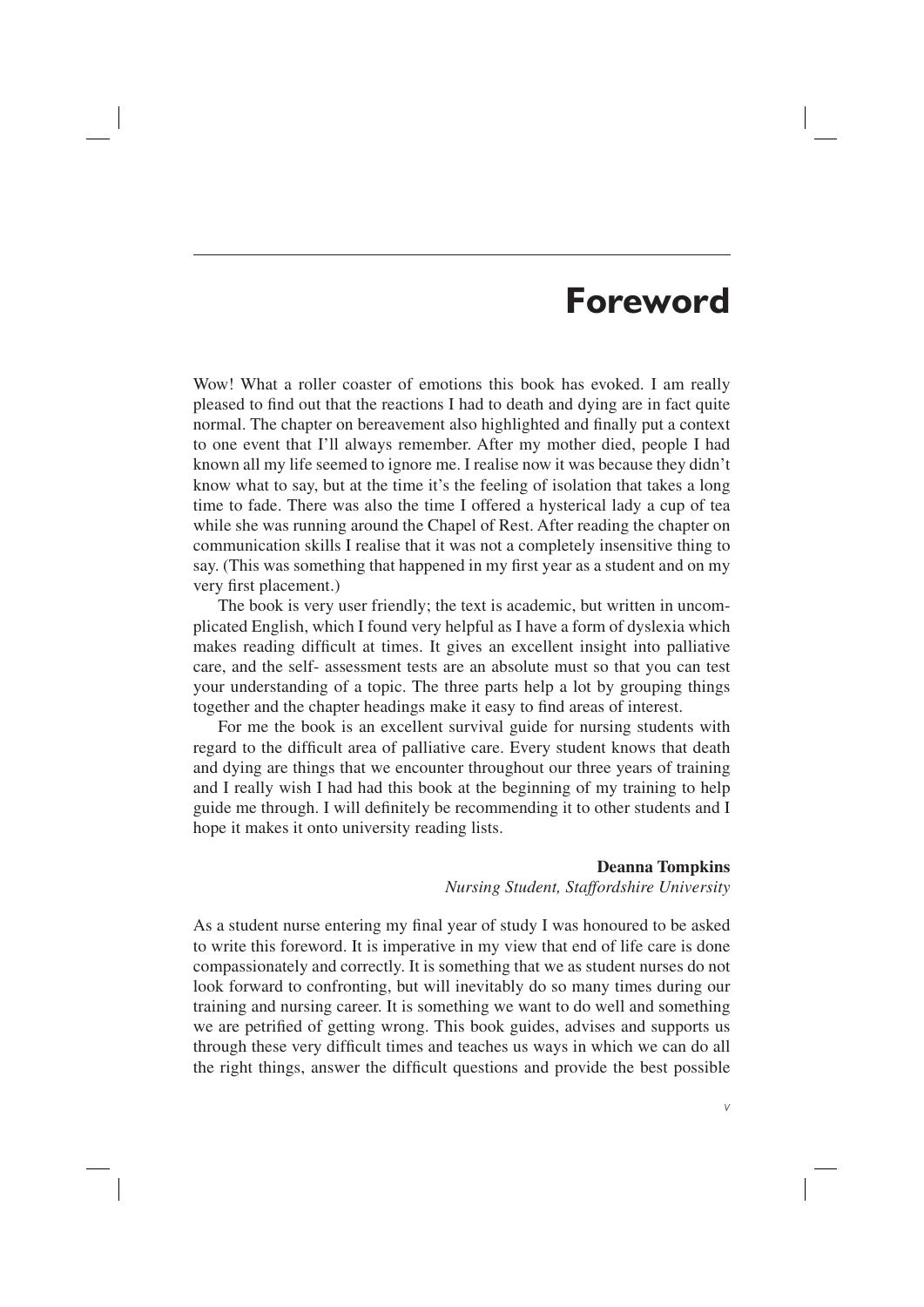#### *Foreword*

care for every dying person we encounter. The book also expresses perfectly the importance of this through the medium of the short story to paint a picture at the beginning of each chapter from the perspective of the person who is dying.

The user-friendly style of this handbook enabled me to navigate easily towards any specific area of palliative care I required. The overall format and content not only create a clear guide for student nurses, but also include sections which enhance self-learning, including the 'Reflective activity' and 'Selfassessment test' segments in each chapter. I found the use of different symbols throughout the book very handy to easily locate these exercises.

The reflective activities helped me to build confidence in my clinical practice, by asking me what I would do in certain scenarios. This helped me to visualise situations and to think carefully about how I would handle them. I also found that this was a trigger for reflection on my personal experiences in the clinical placements I have attended to date. I will definitely feel more at ease and in control when confronting similar situations in the future and I will certainly utilise this informative and useful handbook throughout the remainder of my training and take it with me into my nursing career. A great book.

#### **Abigail White**

*Nursing Student, Staffordshire University*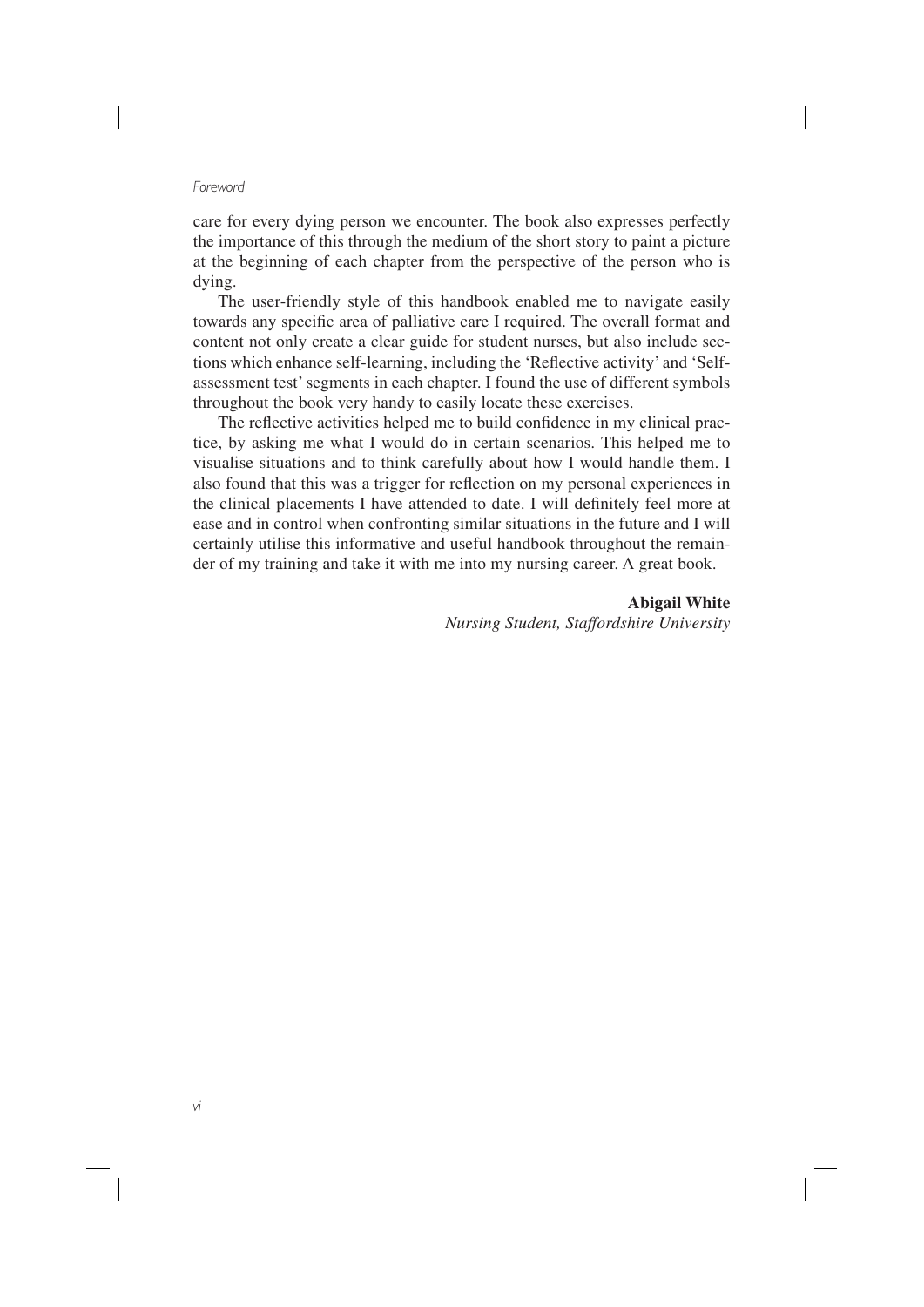## **Contents**

 $\| \cdot \|$ 

| Foreword                                                   | $\checkmark$    |
|------------------------------------------------------------|-----------------|
| Contents                                                   | vii             |
| Preface                                                    | ix              |
| Acknowledgements                                           | xiii            |
| Palliative care quiz                                       | XV              |
| Part I                                                     |                 |
| Core concepts and developments in end of life care         |                 |
| Chapter I<br>What is palliative care nursing?              | 3               |
| Chapter 2<br>Palliative nursing skills: what are they?     | $\overline{17}$ |
| Chapter 3<br>Care pathways                                 | 33              |
| Chapter 4<br><b>Palliative care for all diagnoses</b>      | 45              |
| Chapter 5<br>Dealing with ethical dilemmas                 | 61              |
| Part 2<br><b>Delivering hands-on care</b>                  |                 |
| Chapter 6<br><b>Encountering death for the first time</b>  | 91              |
| Chapter 7<br><b>Communicating with care and compassion</b> | 103             |

 $\equiv$ 

 $\overline{\phantom{a}}$ 

*vii*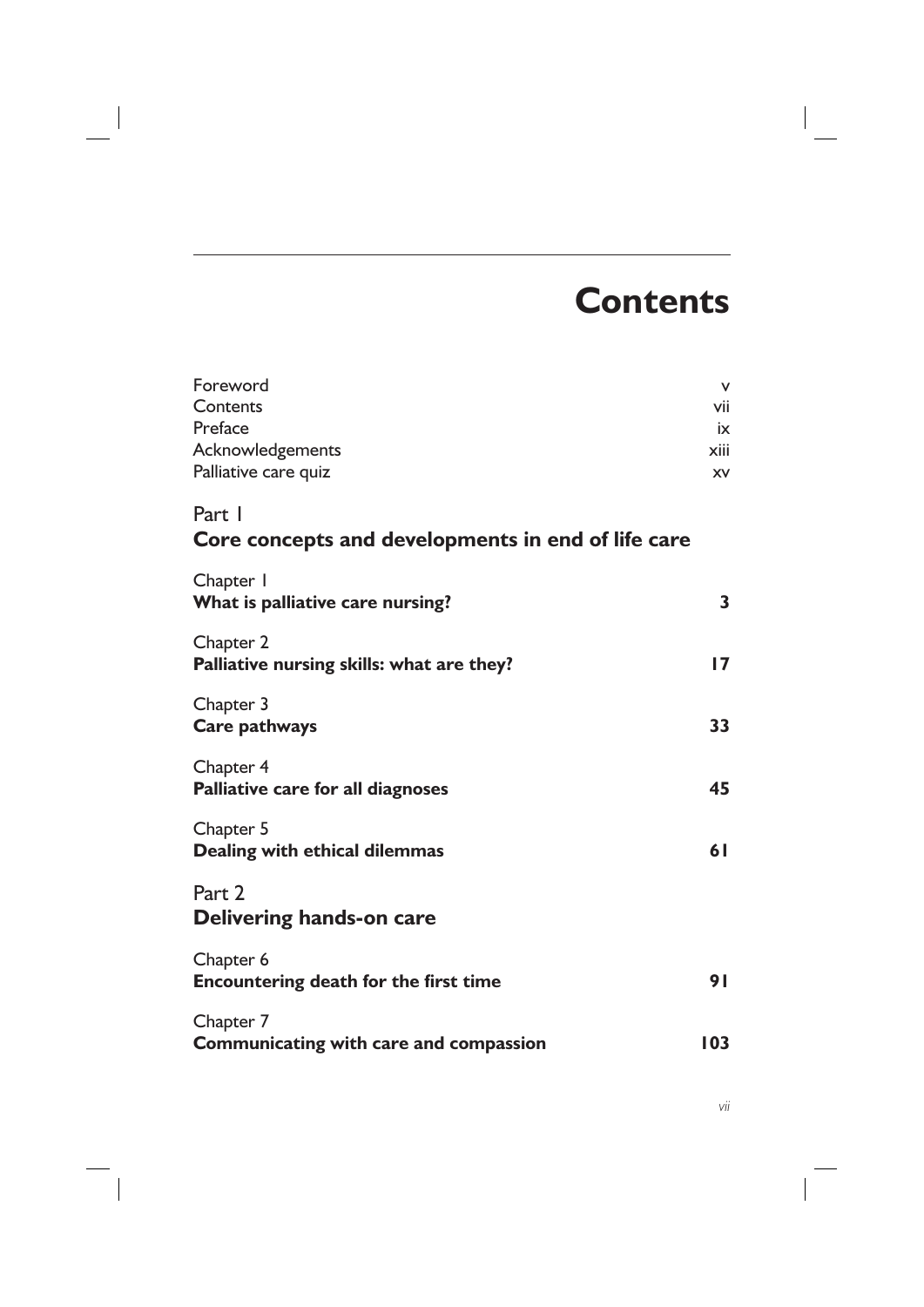#### *Contents*

 $\begin{array}{c} \hline \end{array}$ 

| Chapter 8<br>The nature of pain and suffering                   | 133        |
|-----------------------------------------------------------------|------------|
| Chapter 9<br>The assessment of pain                             | 153        |
| Chapter 10<br>The management of pain                            | 175        |
| Chapter    <br>Managing symptoms other than pain                | 219        |
| Chapter 12<br><b>Spiritual care</b>                             | 239        |
| Chapter 13<br><b>Palliative care emergencies</b>                | 255        |
| Part <sub>3</sub><br>Life closure skills                        |            |
| Chapter 14<br><b>Essential comfort measures at the bedside</b>  | 269        |
| Chapter 15<br>Multicultural needs at the end of life            | 285        |
| Chapter 16<br>Care priorities in the last days of life          | 301        |
| Chapter 17<br><b>Caring for the bereaved</b>                    | 317        |
| Self-assessment test answers<br>Answers to palliative care quiz | 339<br>343 |
| <b>Index</b>                                                    | 347        |

*viii*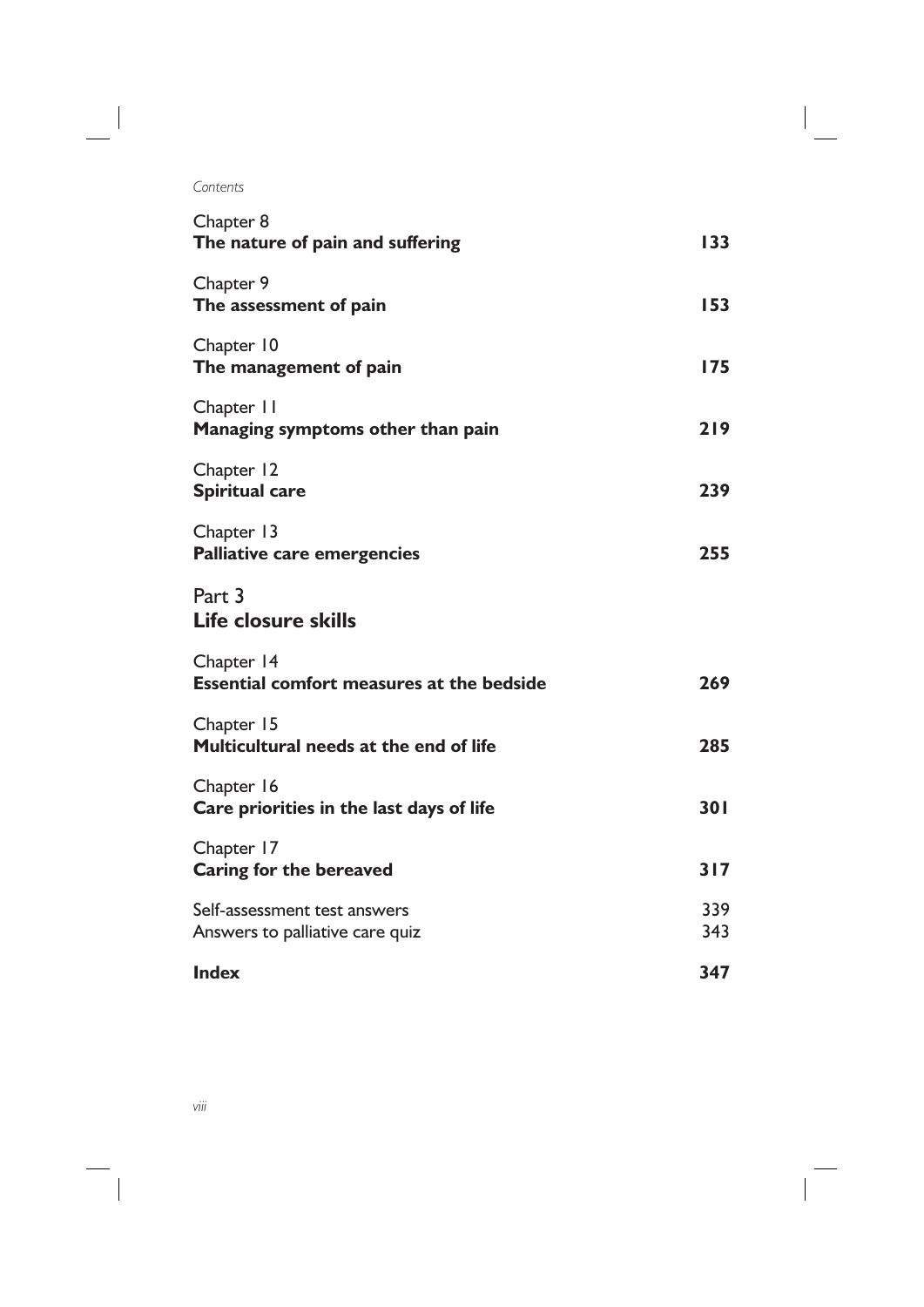## **Preface**

It is now five years since the first edition of this book was published and whilst the core skills and behaviours required to care for the dying in multiple environments have remained constant, the knowledge base to support this care has developed and changed in some important areas. It is appropriate therefore that this second edition takes a fresh look at the new evidence- and practice-based experience that has become available to inform care in this dynamic area.

The primary focus of the book is now on student nurses, who have many competing demands during their education, but are consistently exposed to palliative care scenarios throughout their three-year training and find such care emotionally exhausting and academically challenging. I also know that they care very much about getting it right, and whilst there are numerous high-quality books on the market that are available to support academic study in this area, this book is currently the only one specifically designed for their learning needs in everyday clinical practice.

Rather than providing a detailed meta-analysis of theoretical and researchbased concepts, the emphasis in the text is on dealing with practice-based situations in a sensitive and informed way. This second edition is therefore designed to be a compact, learning-oriented, evidence-based handbook which offers comprehensive, practice guidelines across the spectrum of palliative/end of life care scenarios to provide a trigger and opportunity for reflection and learning.

I have taken the opportunity to redesign the layout of the chapters to make them more structured and user friendly by the use of symbols to help the reader easily locate the relevant information they need. I have also included some educationally important elements, such as learning outcomes at the outset of each chapter to guide the reader, reflective points and activities to help with professional development, and self-assessment multiple choice tests at the conclusion of each chapter to consolidate learning. There is even a true or false quiz offered for those who would like to test their knowledge before or after their studies. The short clinical anecdotes at the outset of each chapter which served well to set the scene in the first edition have been retained and changed only where necessary.

I have also added several new chapters to help readers make sense of the range of new initiatives that have come to the fore in palliative care in the last five years. Even the language has changed and we now hear the term 'end of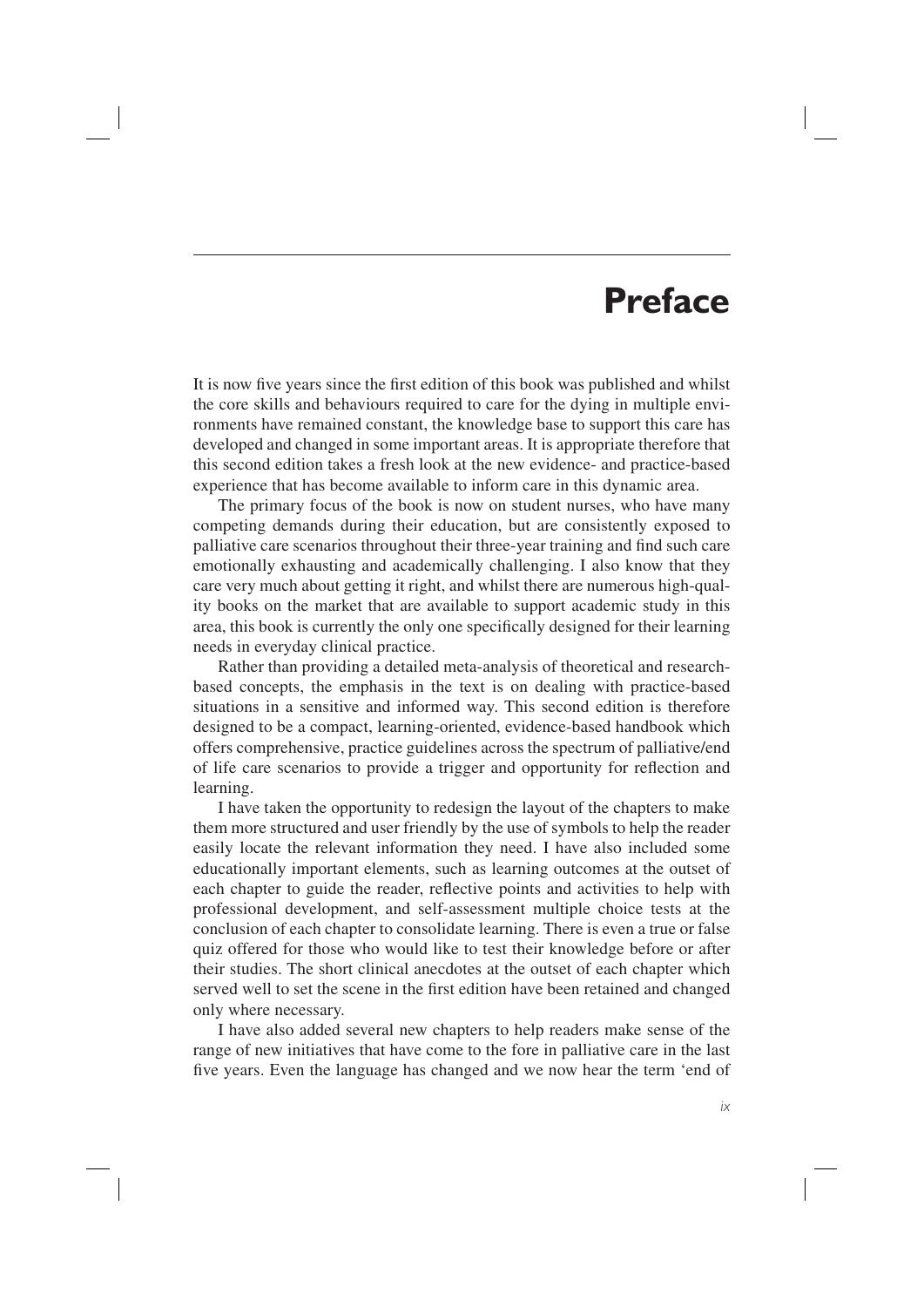#### *Preface*

life care' used in many contexts where 'palliative' was used before. Essentially they are one and the same, but government strategy and policy documents have introduced this phrase for a good reason. The term 'palliative', whilst generic in its meaning and intent, has nevertheless become synonymous with hospices, specialisation and above all cancer. There is a real need to find a term that is clearly understood by the general public and embraces caring for the dying of whatever diagnosis in whatever environment. 'End of life care' does just that and signals an intent to meet everyone's needs.

Overall, the integrity of the text remains fundamentally the same. It was the intention with the first edition to produce a book that was very much an evidence-based 'how to do it' text, and feedback from many sources (including the formal reviews), confirmed that this was a successful and much appreciated approach. It is with this in mind that the focus was moved towards student nurses and their learning needs. Post-registration learning opportunities in palliative care abound in the UK for qualified nurses, with a proliferation of study courses available in both the higher education sector and local hospices. Some are tied to academic pathways, while others offer a more flexible online or distance learning approach. Each has its merits and the growth of such educational opportunity has undoubtedly contributed greatly to the high degree of skills employed by nurses in many sectors of healthcare where end of life issues are of importance.

Pre-registration nursing curricula are constantly developing alongside service developments to reflect the need for nurses to be well prepared for the demands of clinical practice in many environments. The learning needs in a palliative context of the next generation of nurses have, however, been systematically ignored by successive statutory bodies. There remains to this day no formal imperative to include any specific end of life care content in the preregistration nursing curricula on any part of the nursing register. Consequently, provision ranges from the fully integrated and structured module through to the odd lecture given by a local clinical nurse specialist if they can spare the time and have the skills. This is simply not good enough. As any competent educator will confirm, if you can inform, inspire and shape attitudes, skills and behaviours at the outset of a career, then nurses will carry this learning with them throughout their working lives. The potential therefore to empower the role models of the future is enormous, and whilst crowded curricula and complex politics may preclude more formal inclusion of palliative care knowledge in the short term, it is hoped that in some small way this text will fill a much needed gap in the market and provide students of nursing with a user-friendly but challenging reference book that will help them in both their studies and – more importantly – at the bedside of those who die in multiple environments across the healthcare system.

The Nursing and Midwifery Council of the UK published a new edition of their Code of Professional Conduct in 2008, so the links to appropriate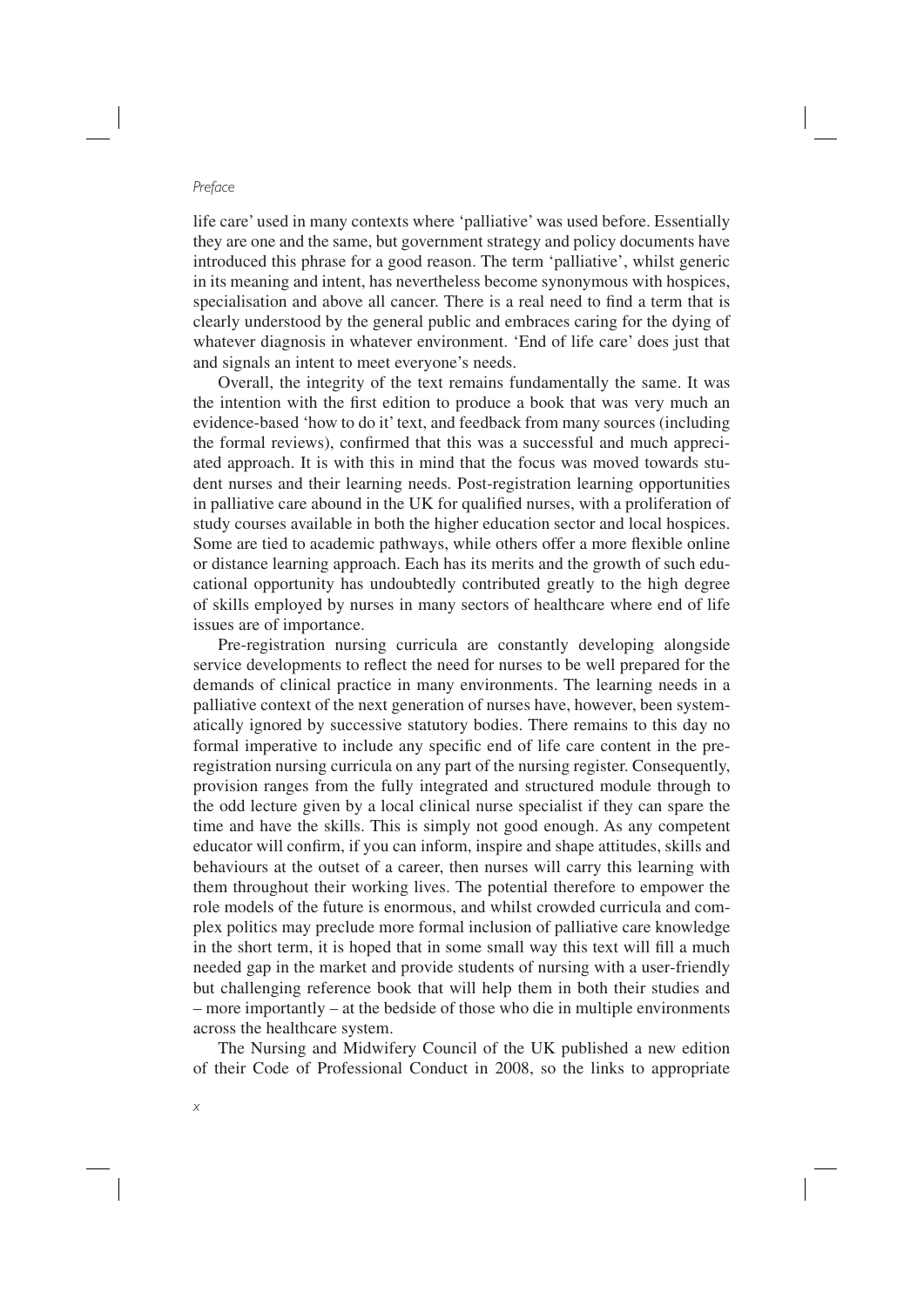#### *Preface*

clauses that are relevant to chapter content have been updated accordingly. It is now more important than ever for nurses to be able to utilise the code to support care, so that they can assure themselves of delivering best practice at all times.

Internet content in palliative care has exploded in the last five years and there are now many more highly professional websites that offer a wide range of information for nurses to access to guide practice. The difficulty, however, is knowing which ones are of decent quality. Not all are regularly updated and many have a dual role to provide important information to patients and families as well as to health professionals. Successfully finding your way to one that may prove useful can be a time-consuming and frustrating exercise. Those included in the text have been reviewed carefully for ease of navigation and quality of content.

Some years ago, on a humanitarian aid teaching visit to Russia, I was struggling in the classroom to find the words to express the essence of palliative care and used a simple analogy to get the message across. I likened it to a blend of the head, hands and the heart, the most important of which is the heart. It's a common analogy to which I make no claim, but in the context of the moment it worked well with my Russian audience and has worked well ever since when I've used it in a number of other countries, as well as in the UK. Finding the right words to articulate the real meaning of the palliative approach is not easy, but it's important that we do, so that when challenged to justify our actions in the hard-pressed culture of care we work in we can make a convincing argument that stands up to ethical, financial and humanitarian scrutiny. The argument works both ways of course, and the real test of any civilised society is not only how it deals with the funding and promotion of good health for its citizens, but also how it funds and deals with those who are dying.

To have the opportunity to be at the bedside of someone throughout the final moments of their life is indeed a privilege for any carer. Few professions are allowed the honour of being part of this unique event in the way that nurses are and all of us have a vested interest in getting it right for our patients. One day it will be our loved ones and indeed ourselves who will be the recipients of such care and we would want it to be of the highest standard. This book will hopefully make a small, but significant contribution to helping to mould and shape the attitudes and skills of the nursing practitioners of the future, who may well be the ones at our bedside when a palliative approach beckons. I make no great claims for its efficacy, but I am confident that it can become a useful spanner in the toolbox of knowledge, skills and behaviours that nurses draw on in what is inevitably an emotive and sensitive life event.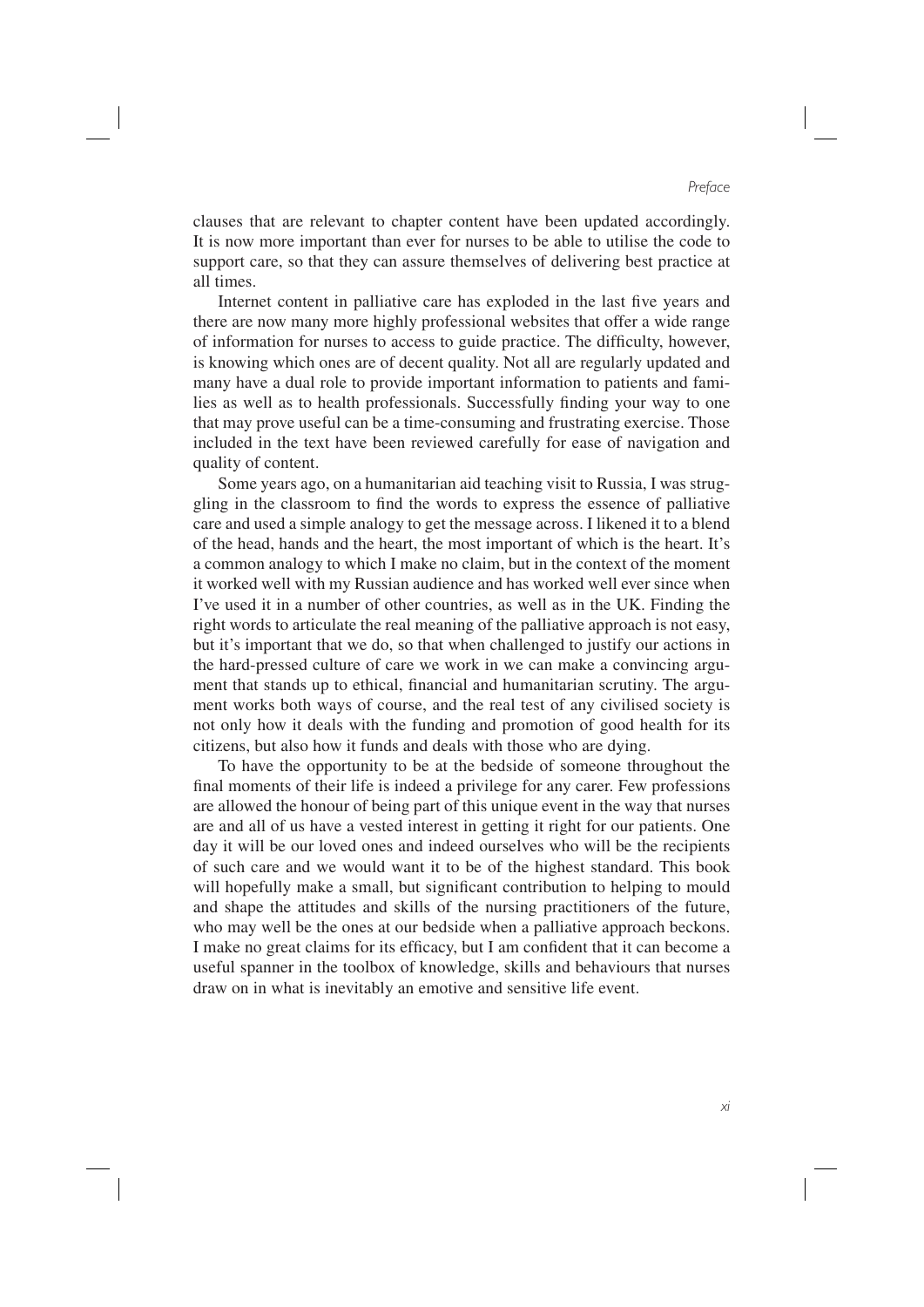$\mathbb{R}^{\mathbb{N}}$  $\begin{array}{c} \begin{array}{c} \begin{array}{c} \end{array} \\ \begin{array}{c} \end{array} \end{array} \end{array}$ 

 $\mathcal{L}_{\parallel}$  $\overline{\mathbb{R}^+}$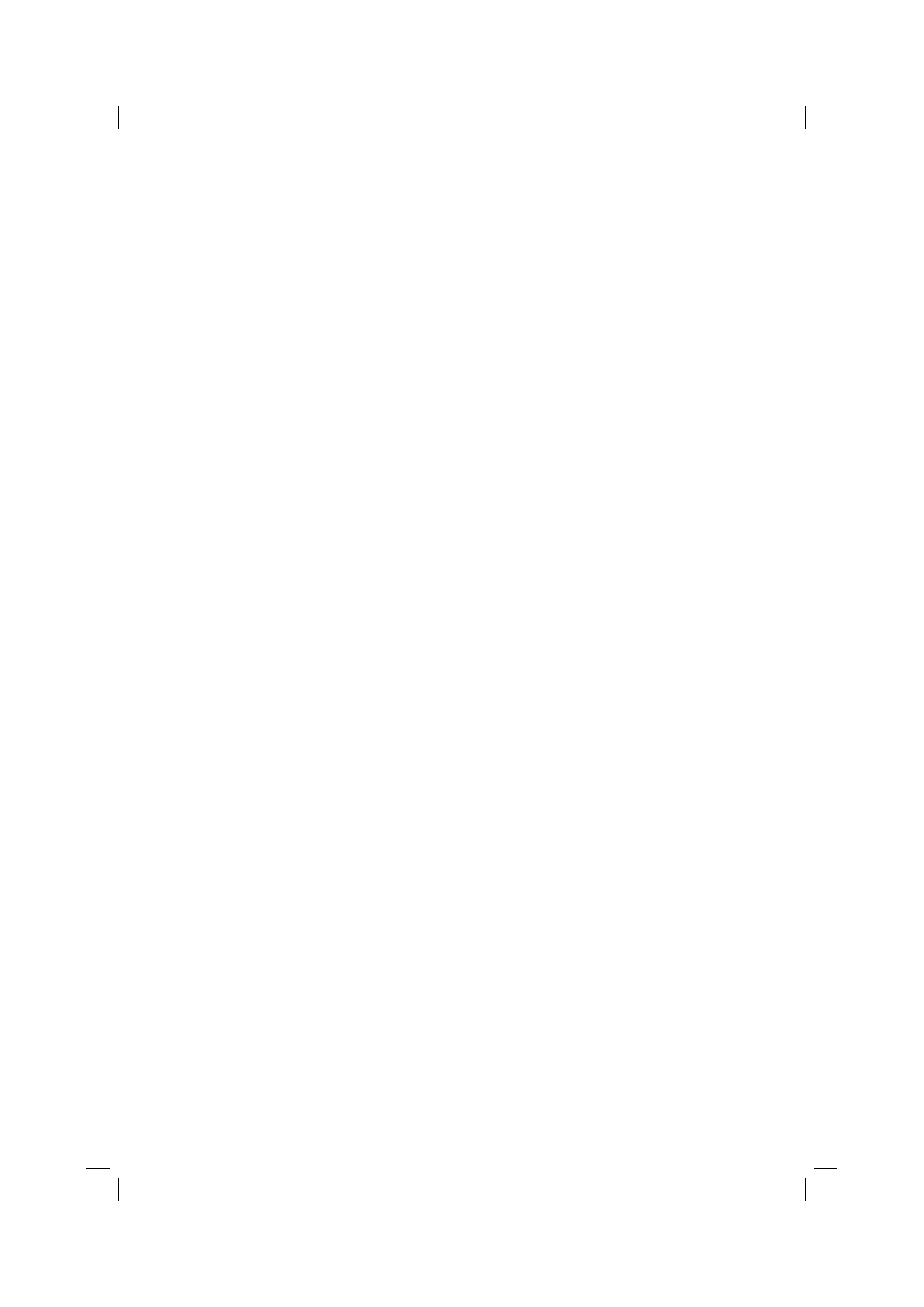## **Acknowledgements**

Those of you familiar with the first edition of this book will notice immediately that one of the two original authors is missing from the credits. My colleague Richard Gamlin has taken the opportunity to retire from his position as Senior Lecturer Practitioner in Sunderland and has withdrawn from the production of this second edition. His contribution to the original authorship of this book was considerable and it is appropriate therefore that this is acknowledged. I wish him well in his retirement.

I would also like to acknowledge the support and encouragement given to me from a number of people while this second edition has taken shape. In particular I would like to thank my wife Christine for her wisdom and enduring patience and Maria at Quay Books for her support and enthusiasm. Also Deanna and Abigail for tasking time out from their busy schedules as students to write the foreword and last, but certainly not least, my trusted and vastly experienced education colleagues who were the critical friends with the manuscript when needed and helped enormously to keep me on track.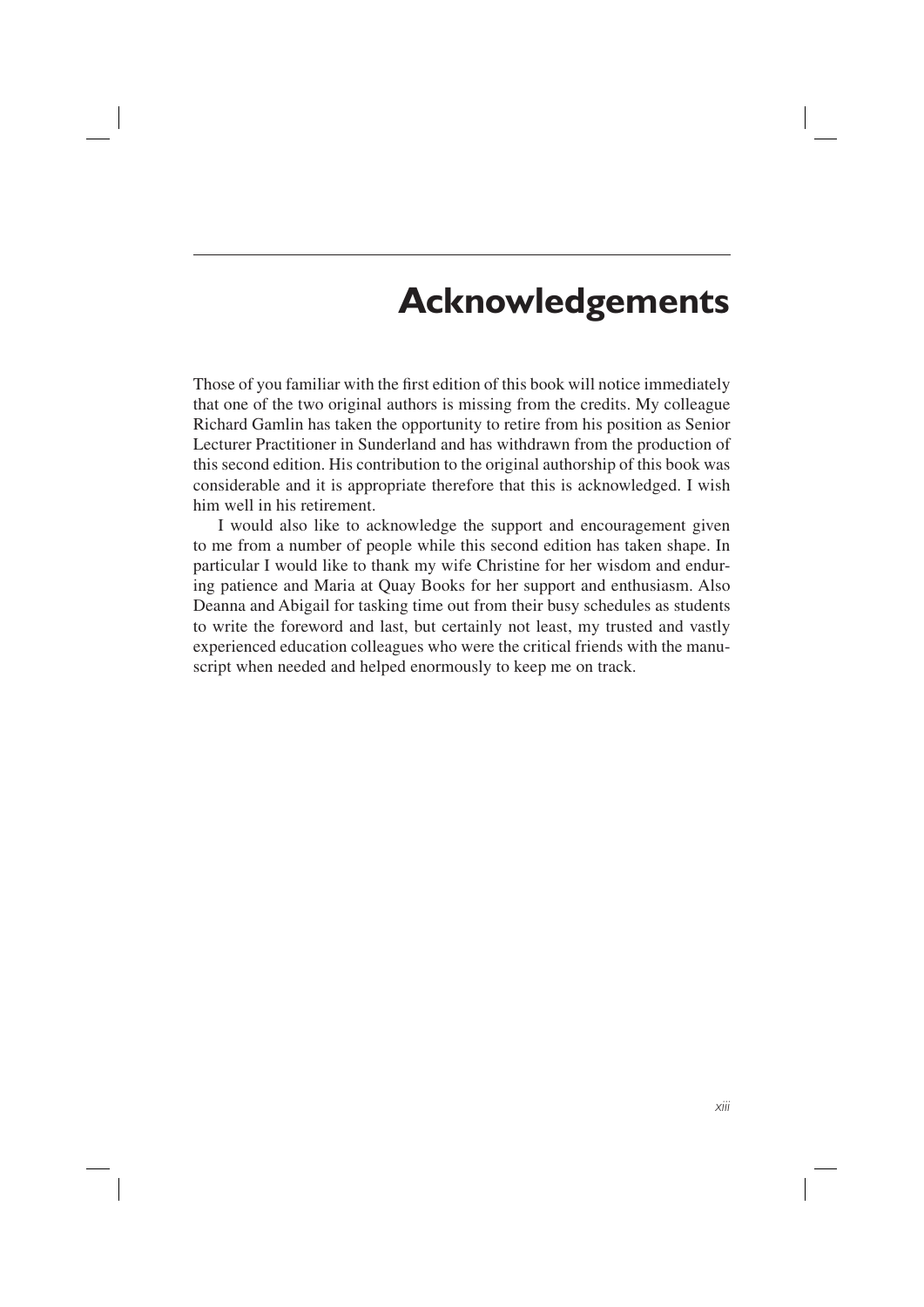$\mathbb{R}^{\mathbb{N}}$  $\begin{array}{c} \begin{array}{c} \begin{array}{c} \end{array} \\ \begin{array}{c} \end{array} \end{array} \end{array}$ 

 $\mathcal{L}_{\parallel}$  $\overline{\mathbb{R}^+}$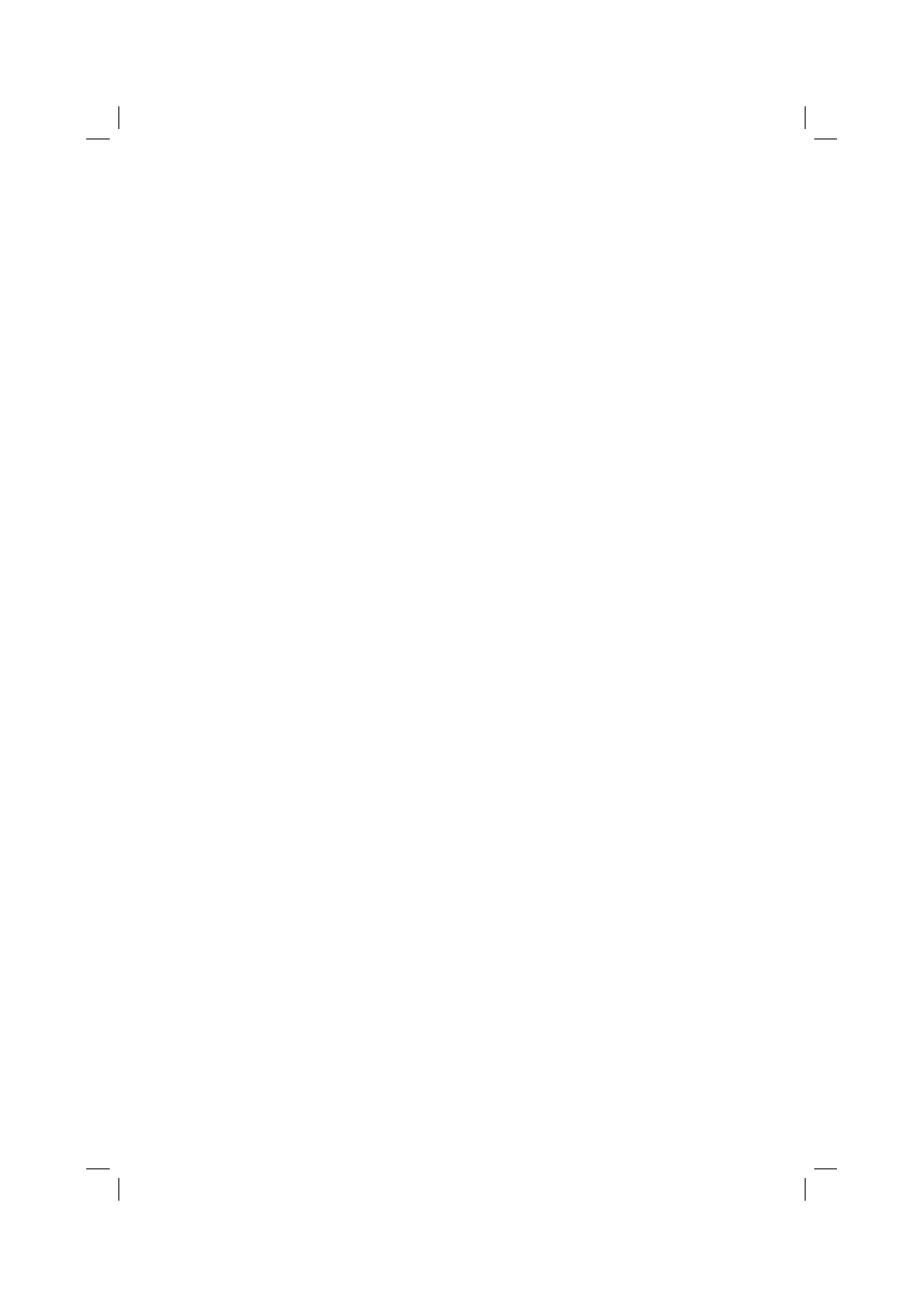## **Palliative care quiz**

 Each of the 50 questions relates directly to material within the text of the book and the whole quiz will take you no more than 20 minutes to finish. Try completing the quiz before you read the book content to see how well you do. Keep a record of your score, and some time later, after you have attempted the reflective activities and the multiple choice questions at the end of each chapter, revisit the quiz. This will give you some idea of how much you've learned. You can also use this evidence within your professional portfolio to demonstrate learning.

|    |                                                                                                                                                                          | <b>True</b> | <b>False</b> |
|----|--------------------------------------------------------------------------------------------------------------------------------------------------------------------------|-------------|--------------|
|    | 1. Palliative care is only appropriate in situations where there is evidence<br>of a downhill trajectory or deterioration                                                |             |              |
| 2. | In palliative care, dying is seen as a normal life event                                                                                                                 |             |              |
| 3. | The practice of palliative care is compatible with aggressive curative<br>treatment                                                                                      |             |              |
| 4. | The extent of the disease determines the method of pain treatment                                                                                                        |             |              |
| 5. | To palliate means to relieve symptoms by the use of pharmacology                                                                                                         |             |              |
| 6. | Hospice care is a concept and philosophy rather than a building                                                                                                          |             |              |
| 7. | Given the choice most people would wish to die in a hospital setting                                                                                                     |             |              |
| 8. | Competency assessment tools are an objective measure of job per-<br>formance                                                                                             |             |              |
| 9. | Life closure skills, psychosocial care and teamwork are core areas of<br>competency for nurses using the palliative approach                                             |             |              |
|    | 10. People dying in hospitals feel lonely and isolated from those around<br>them                                                                                         |             |              |
|    | 11. The provision of palliative care services requires emotional detachment                                                                                              |             |              |
|    | 12. When encountering death for the first time it is useful to open the<br>window afterwards to release the person's spirit and to bring fresh air<br>around the bedside |             |              |
|    | 13. Patient choice in how and where people die can be enhanced by the<br>use of care pathways                                                                            |             |              |
|    | 14. The Liverpool Care Pathway and Gold Standards Framework have the<br>potential to transform palliative care in the UK                                                 |             |              |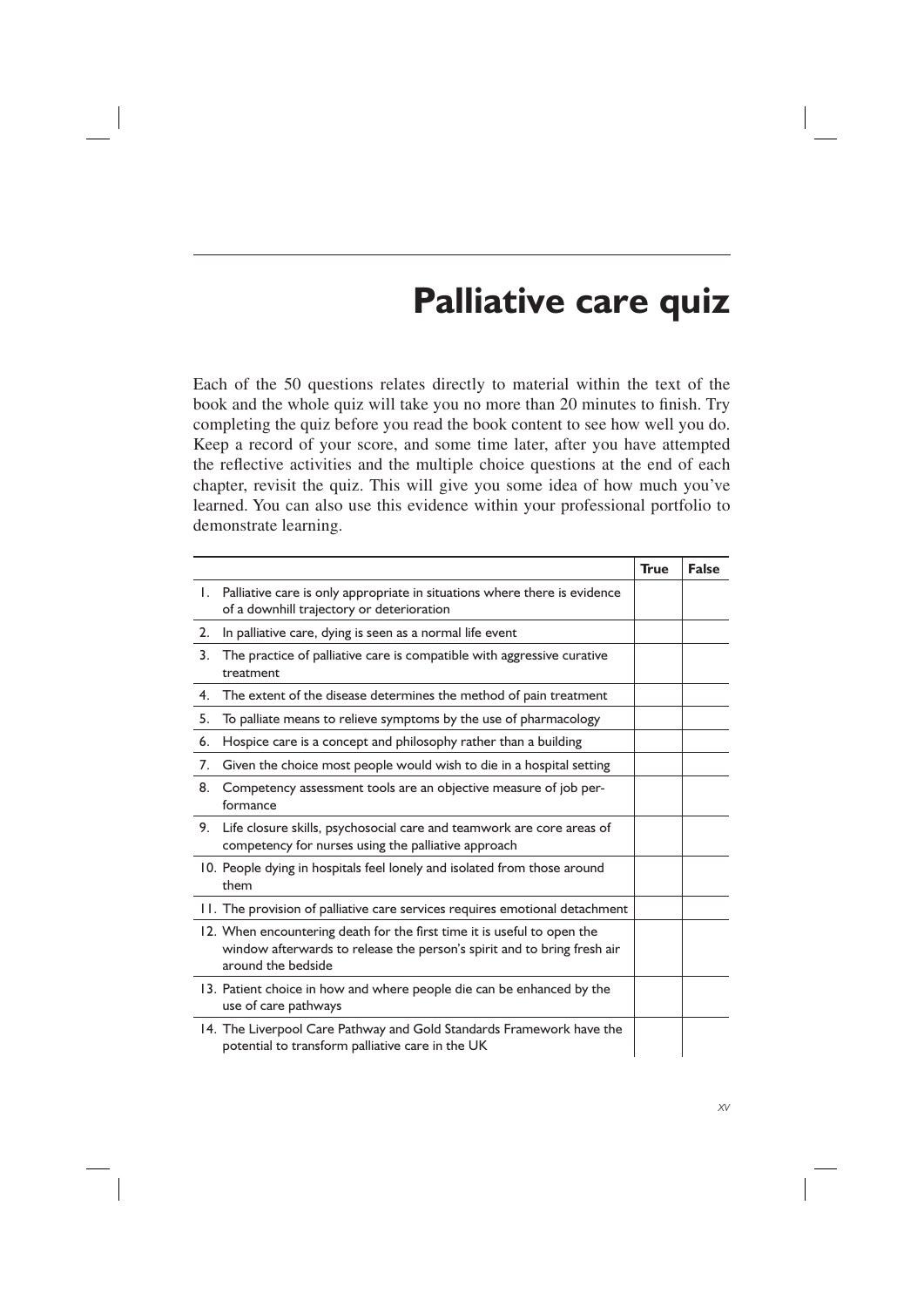### *Palliative care quiz*

|                                                                                                                                                     | <b>True</b> | <b>False</b> |
|-----------------------------------------------------------------------------------------------------------------------------------------------------|-------------|--------------|
| 15. Drug addiction is a major problem when morphine is used on a long-<br>term basis for the management of pain                                     |             |              |
| 16. Artificial hydration at the end of life can cause the patient more harm<br>than good                                                            |             |              |
| 17. Advance directives (living wills) now have full legal status in the UK                                                                          |             |              |
| 18. During the terminal stages of an illness, drugs that can cause respira-<br>tory depression are appropriate for the treatment of severe dyspnoea |             |              |
| 19. Individuals who are taking opioids should also follow a bowel regime                                                                            |             |              |
| 20. Suffering and physical pain are synonymous                                                                                                      |             |              |
| 21. Adjuvant therapies are important in managing pain                                                                                               |             |              |
| 22. The use of placebos is appropriate in the treatment of some types of<br>pain                                                                    |             |              |
| 23. In high doses, codeine causes more nausea and vomiting than mor-<br>phine                                                                       |             |              |
| 24. Morphine is the standard used to compare the analgesic effect of other<br>opioids                                                               |             |              |
| 25. Managing symptoms other than pain is mostly about finding the right<br>drug and dosage                                                          |             |              |
| 26. The pain threshold is lowered by anxiety or fatigue                                                                                             |             |              |
| 27. Manifestations of chronic pain are different to those of acute pain                                                                             |             |              |
| 28. Pethidine is not an effective analgesic for the control of chronic pain                                                                         |             |              |
| 29. Dyspnoea, nausea and constipation are the three most common symp-<br>toms reported after pain                                                   |             |              |
| 30. The very idea of an emergency in palliative care is a contradiction in<br>itself                                                                |             |              |
| 31. Hypercalcaemia can be life threatening if not treated promptly                                                                                  |             |              |
| 32. Spinal cord compression appears rapidly and can resolve itself sponta-<br>neously                                                               |             |              |
| 33. Telling the patient the truth about their illness if they request it is likely<br>to cause them harm                                            |             |              |
| 34. It's always a good idea when handling sensitive questions to seek more<br>information first from the patient                                    |             |              |
| 35. Silences are difficult and are best handled by using open questioning                                                                           |             |              |
| 36. The families feelings about the patient knowing their prognosis are<br>always secondary to the patient's wishes                                 |             |              |
| 37. Spiritual care is best delivered by those who know most about it, i.e.<br>ministers of a faith                                                  |             |              |
| 38. Agnostics, atheists and humanists are people who can't make their<br>mind up what they believe                                                  |             |              |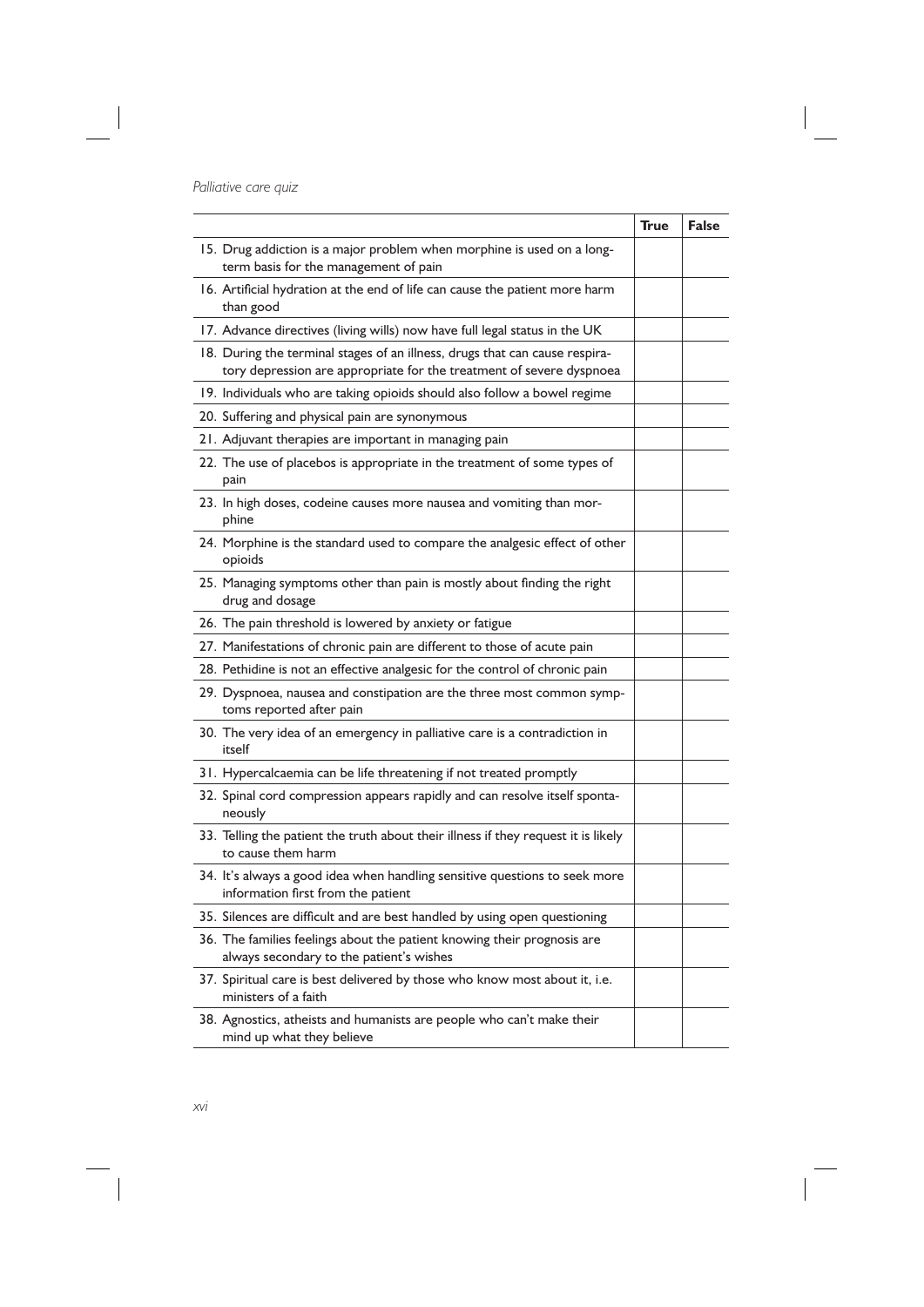*Palliative care quiz*

 $\overline{\phantom{a}}$ 

|                                                                                                                                                             | <b>True</b> | <b>False</b> |
|-------------------------------------------------------------------------------------------------------------------------------------------------------------|-------------|--------------|
| 39. If nurses are trained better to deliver spiritual care then it would make<br>a big difference to the patients                                           |             |              |
| 40. Essential comfort care around the bedside of the dying are mostly<br>routine functional tasks that are better suited to a healthcare assistants<br>role |             |              |
| 41. Last offices is a routine procedure that is best learnt from a policy<br>manual                                                                         |             |              |
| 42. During the last days of life, drowsiness associated with electrolyte<br>imbalance may decrease the need for sedation                                    |             |              |
| 43. It is crucial for family members to remain at the bedside until death<br>occurs                                                                         |             |              |
| 44. Cheyne–Stokes breathing is when the dying person's respiration<br>becomes intermittent                                                                  |             |              |
| 45. Natural light and normal conversation around the bedside of a dying<br>person can help both patient and family                                          |             |              |
| 46. Cultural care is full of sensitive pitfalls and it's best to call in faith lead-<br>ers and let them deal with it                                       |             |              |
| 47. Truth telling regarding diagnosis and prognosis varies in acceptability in<br>some cultures                                                             |             |              |
| 48. Men generally reconcile their grief more quickly than women                                                                                             |             |              |
| 49. The loss of a distant contentious relationship is easier to resolve than<br>one that is close or intimate                                               |             |              |
| 50. Grief can best be described as a time-limiting process occurring<br>through specific stages                                                             |             |              |
| <b>First score</b>                                                                                                                                          |             |              |
| <b>Second score</b>                                                                                                                                         |             |              |

*xvii*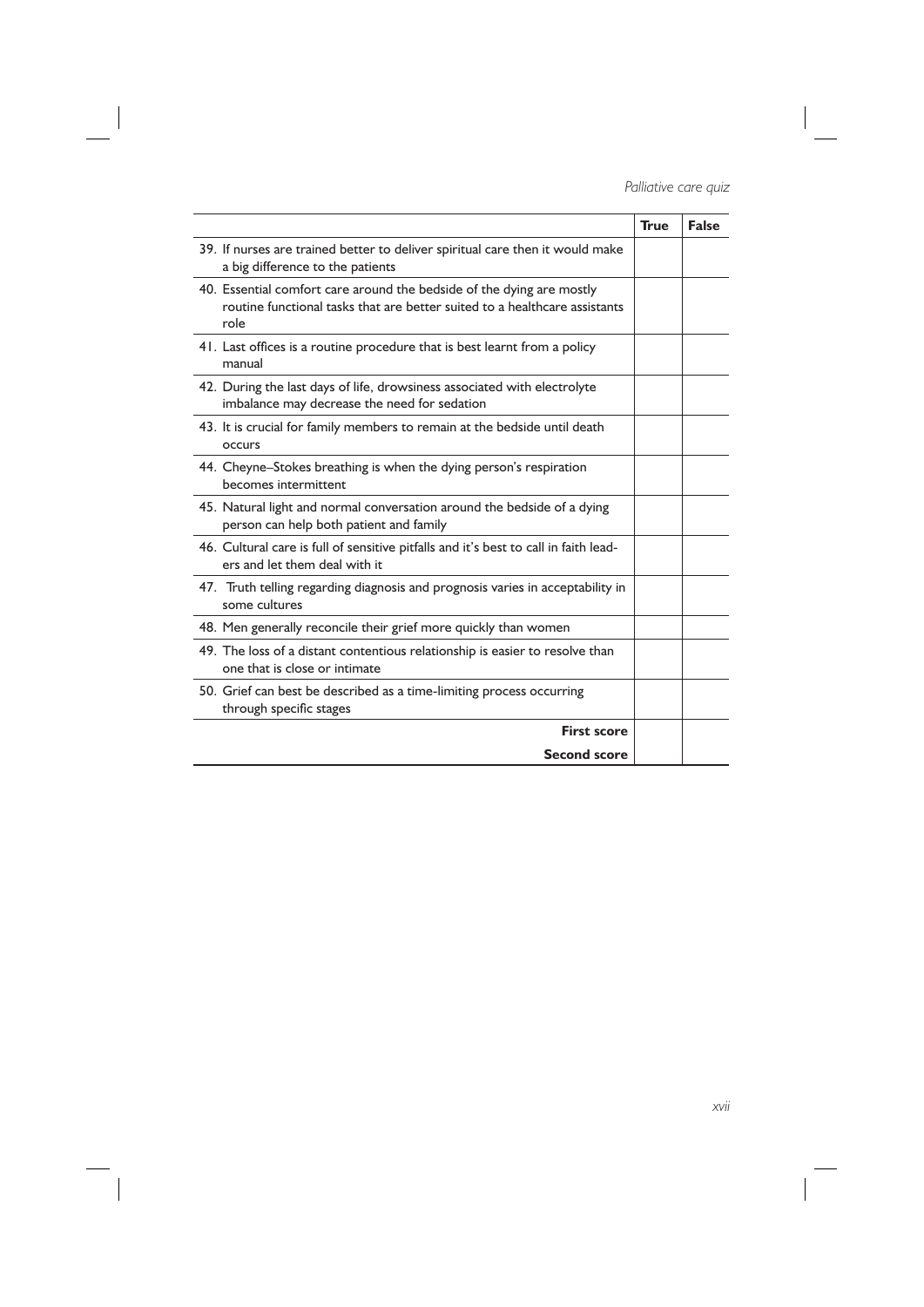$\mathbb{R}^{\mathbb{N}}$  $\begin{array}{c} \begin{array}{c} \begin{array}{c} \end{array} \\ \begin{array}{c} \end{array} \end{array} \end{array}$ 

 $\mathcal{L}_{\parallel}$  $\overline{\mathbb{R}^+}$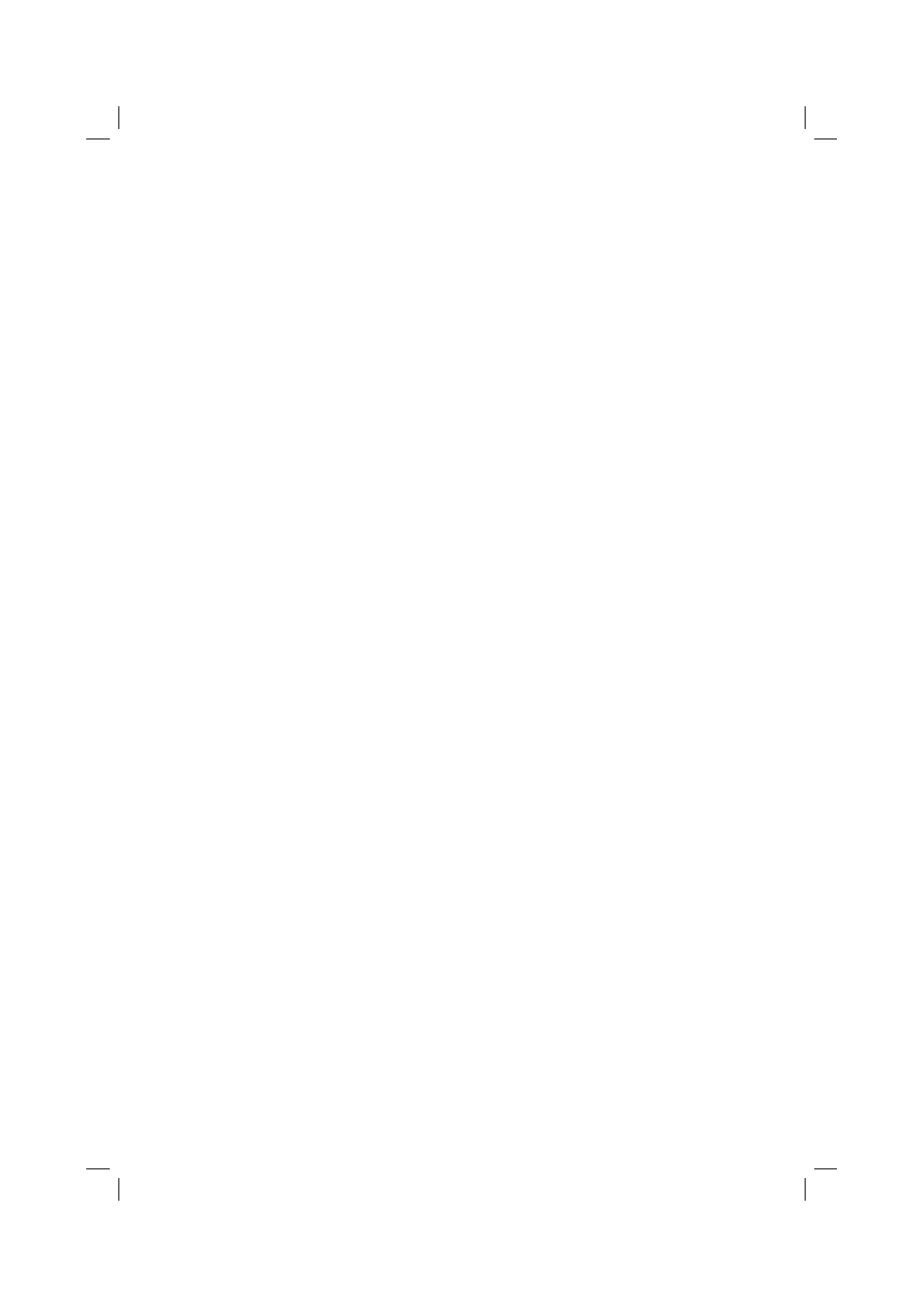### PART I

# **Core concepts and developments in end of life care**

This part of the book examines the central tenets that comprise the area of nursing we know as palliative care. It has moved a long way in the last decade and the skills that underpin how nurses can use the palliative approach are now much clearer and are examined here. Philosophical understanding of the concept of palliation as an active and dynamic approach has changed little, but this approach is now more systematically utilised by the UK government's End of Life Care Strategy and the development of care pathways. It is further informed by complex and important ethical debate which is constantly evolving and merits close attention. We also know that the drivers behind government strategy are aimed at meeting the needs of all those dying, of whatever diagnosis and in whatever environment; hence the need for a chapter which looks at some of the specific end of life care needs of the most common conditions encountered in clinical practice.

*1*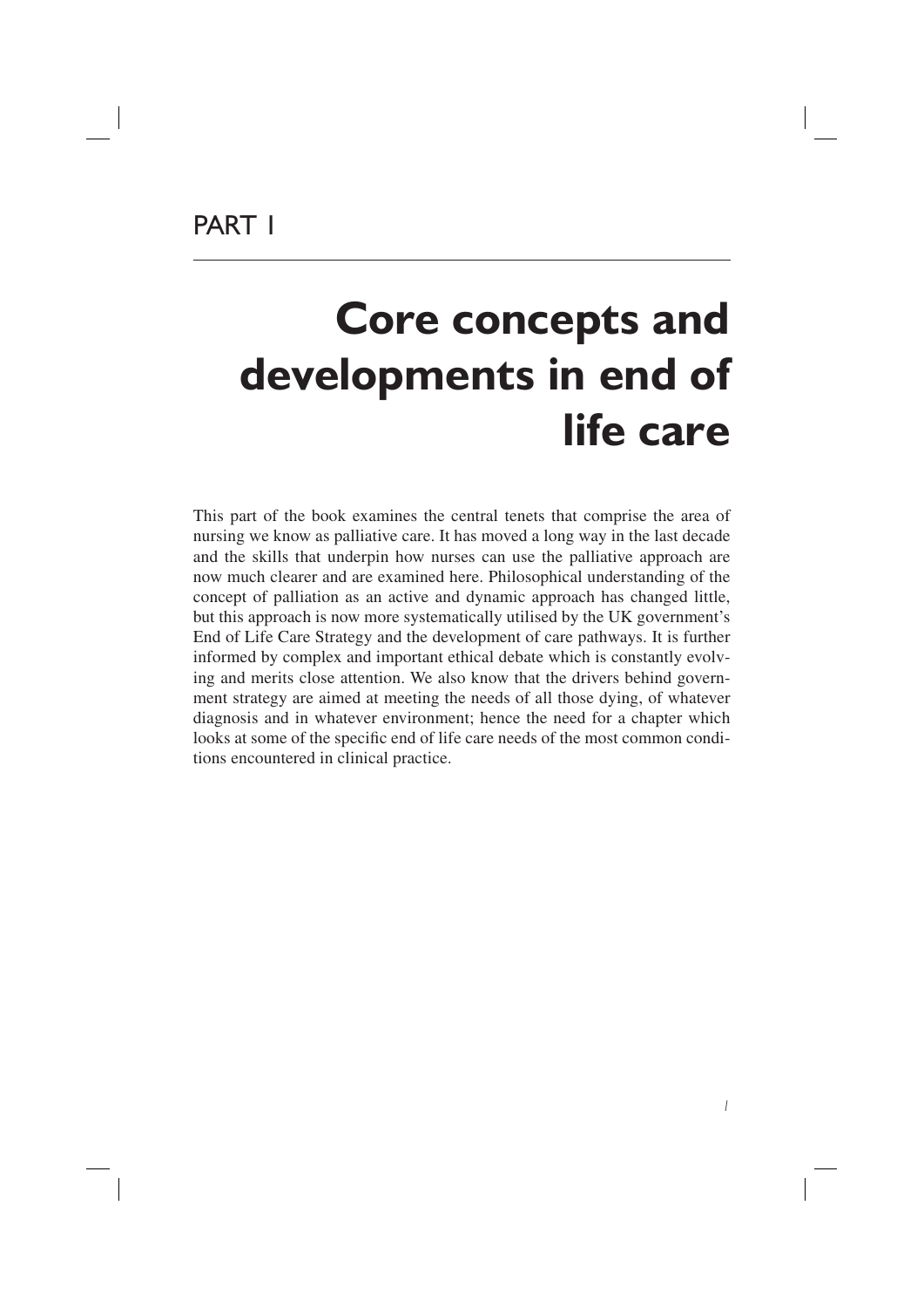$\mathbb{R}^{\mathbb{N}}$  $\begin{array}{c} \begin{array}{c} \begin{array}{c} \end{array} \\ \begin{array}{c} \end{array} \end{array} \end{array}$ 

 $\mathcal{L}_{\parallel}$  $\overline{\mathbb{R}^+}$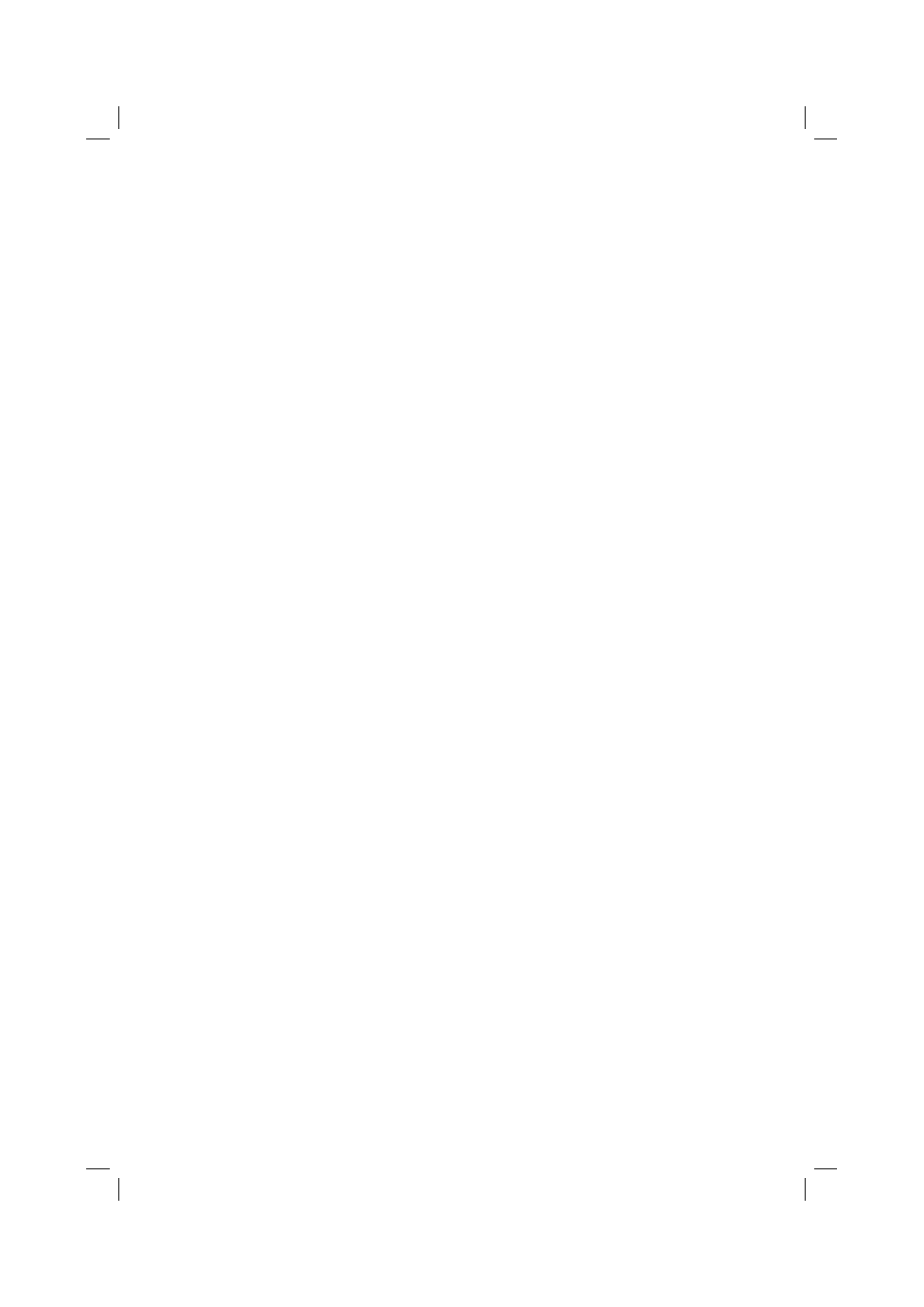## **What is palliative care nursing?**

*Jenny was a strong, focused person in control of her life and illness. She came into hospital for pain control and we were able to sort that out quite quickly. She began to talk to me about her family, especially her husband, who had not come to terms with her terminal prognosis. Jenny felt she should be strong for him and not let him see her cry. I paused and said 'It's okay to cry you know'. She smiled, went silent for a while and the tears began to flow down her cheeks.* 

## **Learning outcomes**

After reading this chapter and completing the reflective activities the learner will be able to:

- Define the terms 'nursing' and 'palliative'
- **I** Understand how the concepts interrelate to each other
- I Identify a range of core statements that characterise palliative care philosophy
- Relate key components of the various definitions of palliative care to nursing practice

### **Introduction**

 This chapter examines the diversity and challenges inherent in the nurse's contribution to palliative care. The art and science of caring for those who are dying and their families has long been recognised as an immensely demanding and rewarding part of health and social care. For nurses it is central to the values and principles that underpin clinical practice.

The science of palliative care has developed rapidly, due mostly to the central role of pharmacological interventions to help control chronic pain and distressing symptoms. This vital and essential aspect of optimising the patient's quality of life has undoubtedly contributed to the widening acceptance of palliative care as a recognised nursing speciality in the UK and beyond. The art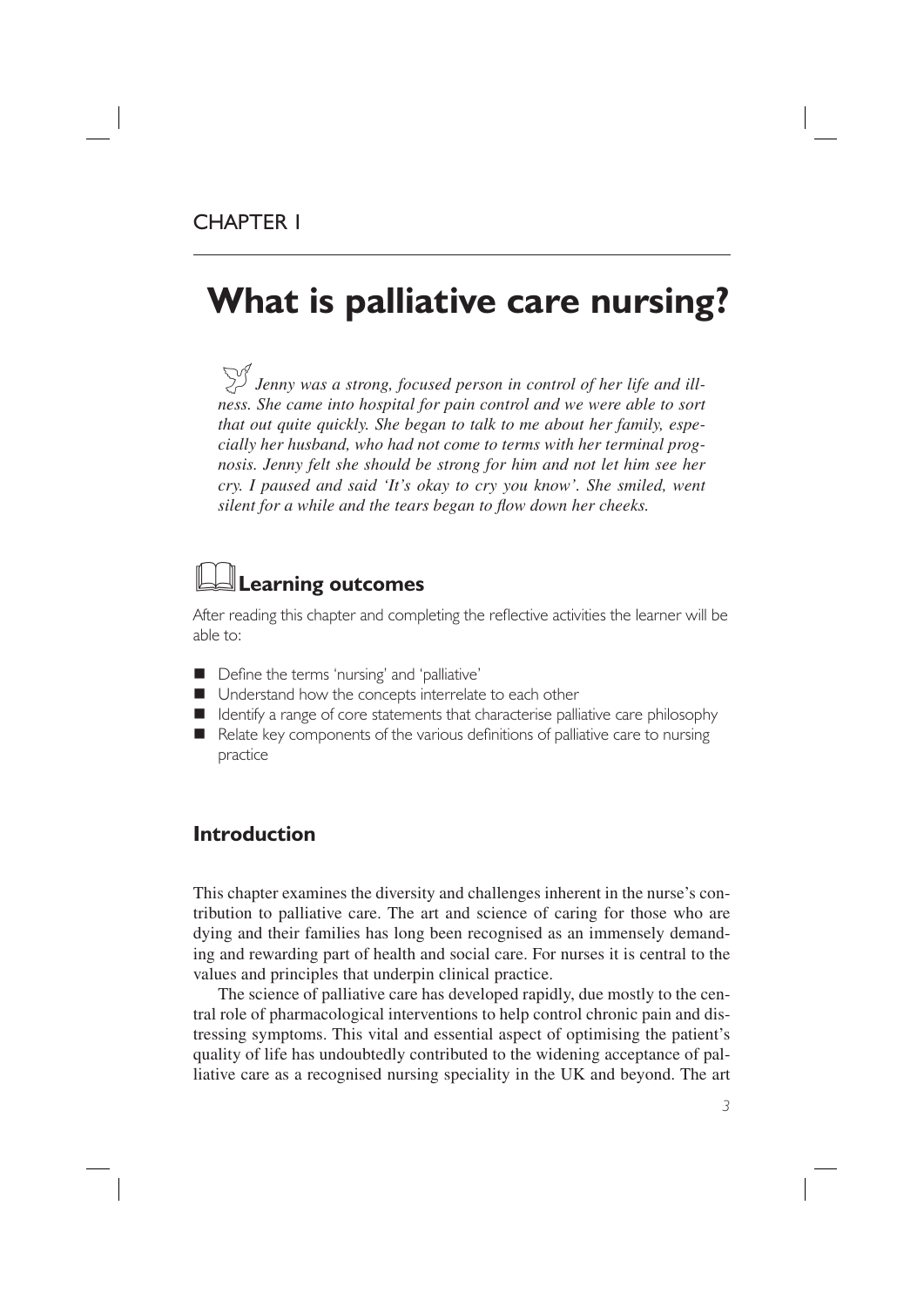#### *Fundamental aspects of palliative care nursing*

of caring, however, has received significantly less attention, perhaps because of its more abstract nature. It is much more difficult to provide demonstrable clinical evidence of the successful contribution of interpersonal interventions to the overall quality of care to someone who is dying when the outcome is death itself. There is ample evidence, however, that a caring approach which embraces psychological, psychosocial and spiritual support is highly effective and is valued by both patients and families (Beaver *et al*., 2000).

It can be argued that nursing and palliative care are natural partners in clinical practice and that the knowledge and skills learnt in this area are applicable to all nurses. People die in many environments and all have a right to supportive and palliative care regardless of diagnosis or circumstances (NICE, 2004). The particular knowledge, skills and attitudes needed to deliver quality palliative care will be explored in more detail in Chapter 2, but the values and beliefs that underpin such care are integral to good nursing. Nurses are in a unique situation, as the only real 24-hour carers in the healthcare system to incorporate and develop the principles and practice of the palliative approach into their daily practice where it is appropriate to do so. Therein lays both the paradox and the challenge to those nurses involved in end of life care: how to marry up the art and the science into a cohesive approach that reflects individuality, choices, dignity and compassion in whatever environment the care takes place.

### **Defining nursing**

The activity of nursing is a complex mix of many hands-on skills and personal qualities bound together into an eclectic discipline that is inherently difficult to define. Florence Nightingale herself stated 'I use the word nursing for want of a better'. She went on to comment that 'the very elements of nursing are all but unknown' (Nightingale, 1860). Nursing is concerned with the human condition in times of health crisis and its very essence is therefore bound up in human nature.

The notion of professional caring, the building of therapeutic relationships and the practice of nursing as a regulated profession with definable standards has only been in existence since the beginning of the 20th century. In this time there have been many definitions of nursing published, but in the context of palliative care perhaps the most succinct and relevant one is that written by Virginia Henderson (1997):

Nursing is primarily assisting the individual in the performance of those activities contributing to health and its recovery, or to a peaceful death.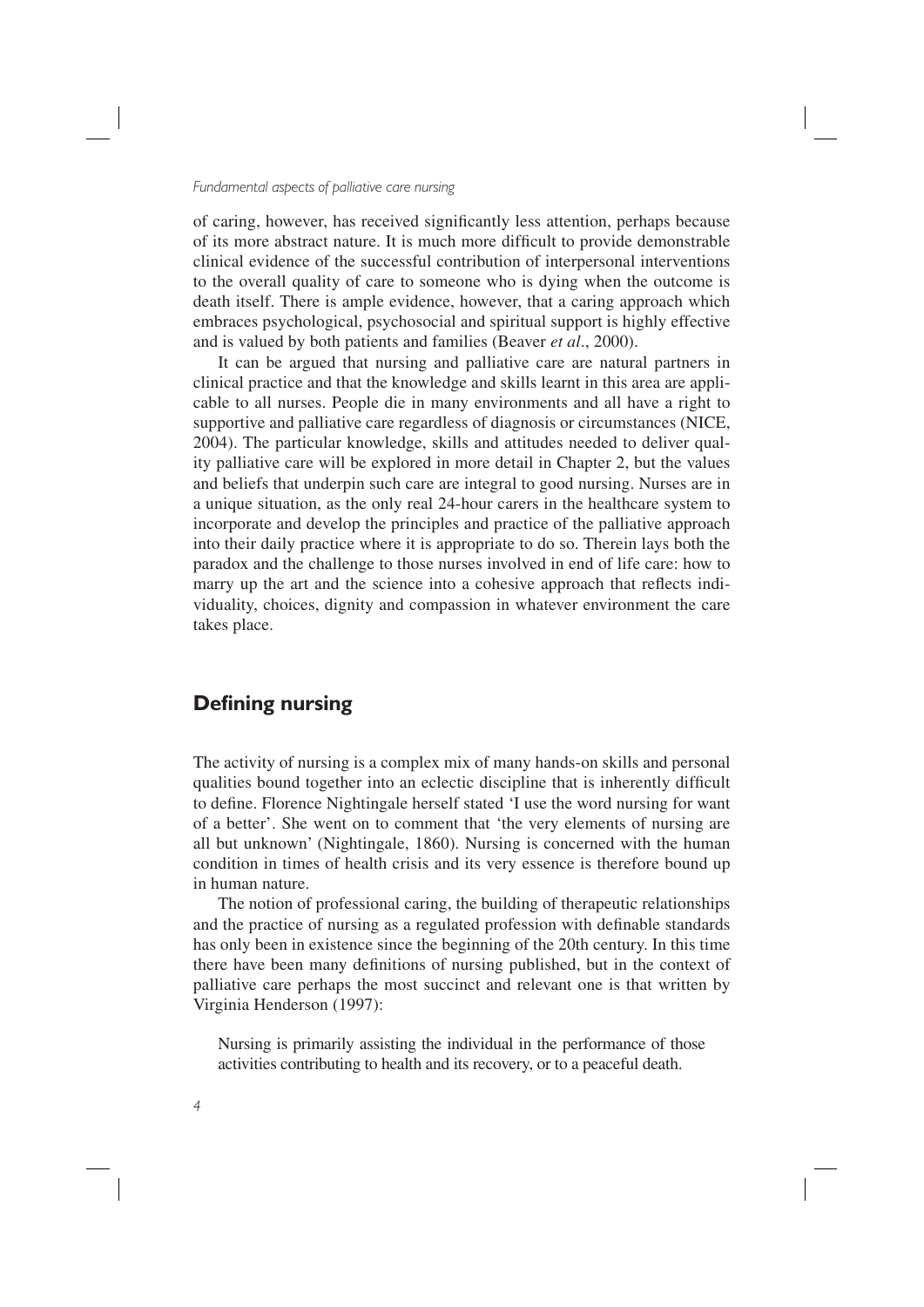The key phrases that stand out in this definition from a palliative viewpoint are 'assisting the individual... to a peaceful death'. The phrases suggest ideas of partnership, helping and dignity, all concepts that are central to the palliative approach to nursing.

### **Defining palliative**

The word 'palliative' has its origins in the Latin word *pallium* meaning to cloak or cover, and in the context of how cancer was perceived and poorly diagnosed from the Middle Ages until perhaps the latter half of the 20th century, it is perhaps an appropriate description. Even today there are many cancers that grow unseen and without symptoms for some considerable time before the surrounding organs are affected and the person seeks help.

The notion of palliation is in itself very simple to understand. A more contemporary and simple definition is 'to mitigate the sufferings of the patient, not to effect a cure' (Macpherson, 2002). If we liken this definition to normal everyday ailments such as a head cold it becomes much clearer. There is currently no known cure for the virus which causes the common cold. Once a cold is contracted, the person experiences a range of symptoms over approximately 3–7 days and hopefully recovers. The experience is uncomfortable, but thankfully not life-threatening most of the time. The only relief obtainable is direct palliation of the most prominent symptoms, in the recognition that cure is not an option, but with the intention to improve our quality of daily life. As an experience it is one we can all relate to and in the context of end of life care the meaning is abundantly clear.

#### **Current definitions**

There are two key definitions to take into account. The WHO definition (Box 1.1) dates back to 1989 and was the first to define specialist palliative care. It was updated in 2002 and has been used by healthcare professionals and politicians worldwide to argue for the development of services and to guide practice in palliative care in over 100 countries (WHO 2009). It remains today the most accepted and used definition and the most challenging to those in developing countries where the medical model of care predominates. Take a look at the words and phrases in the definition and you will see why. The emphasis on quality of life and not quantity, the use of the term suffering, which can be both existential and physical and perhaps most of all the affirmation that dying is